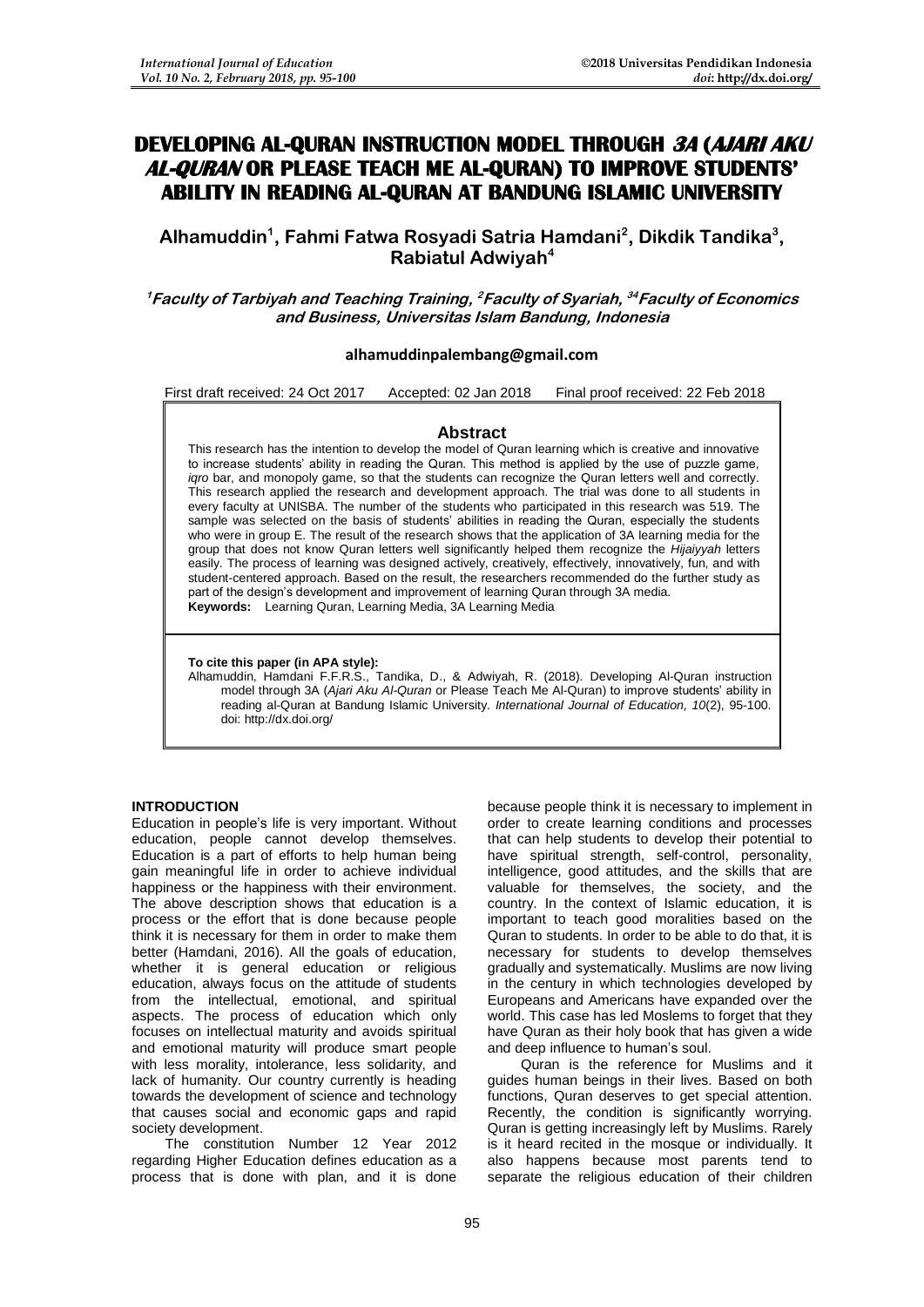from the worldly education. This is obviously a big mistake according to Islam. It is because Islam has a principle that states the present life is strongly related to the hereafter. According this principle, what causes our present life to be happy is the same as what causes our life in the hereafter happy.

Hence, religious and worldly education should not be totally separated. This also applies to the education at the university level. In the university context, it is the lecturers who have an obligation to educate their students to be the people who are useful for their country and especially for their religions from the time they get admitted to the university to their graduation.

UNISBA or Islamic University of Bandung is one of the universities in Bandung which establishes itself as an Islamic university. This is why religious education becomes paramount in the university. More particularly, the university pays special attention to the students' ability in reading Quran, because as mention above Quran is the guidance for Muslims and the source of knowledge as well. Thus, students who study at Islamic University of Bandung (UNISBA) are obliged to have Quran reading test to determine the group of religious studies classes in each study program of their faculties. Based on the data acquired from LSIPK (Research Center) UNISBA, there were 1511 students who were not able to read Quran. These students were then grouped into C, D, and E groups, which also show their grades. To find out the details, we can see Figure 1 below.



**Figure 1**. UNISBA's Students who were identified to be unable to read Quran at each faculty *(*Source: LSIPK UNISBA, 2016)

The data above reveal that there were many UNISBA's students who were not able to read Quran well and correctly. This case becomes the greatest motivation for the researchers to motivate students through creative activities by developing the 3A method in order to create *Iqra* Group University Students who have the love for Quran. At the first step of this research, a test to the students who got E grade was conducted. The next step, similar test was conducted to the students who got C and D, respectively.

Based on the above explanation, it becomes necessary order to educate the undergraduate students according to Islamic guidance, the Quran. In this case, the word 'educate' means educating the university students. One of the materials in religious education is to develop the skill of Quran reading. Reading Quran must be done very carefully. The letters and words must be pronounced correctly according to the *makhraj* and

*tajwid* because they have to do with their meanings. This is why, the teaching and learning of Quran requires the most suitable media to help the students able to read the Quran well and correctly based on the regulations.

Some experts such as Dale (1946), Kemp (1975), Schram and Porter (1982), Heinich, Molenda, and Russel (1996), Susilana & Riyana (2009), and Drewniany & Jewler (2014), stated that the media are the sources of creativities to send messages. The media are also used as communication tools in both hardware and software for the needs of learning.

The media which are usually used for the needs of learning consist of two elements. The two elements are: tool element which is used and message element which will be sent by the use of the tool element. Both elements must be applied continually. This way will make the learning process applicable and the message can be delivered and received easily by the students.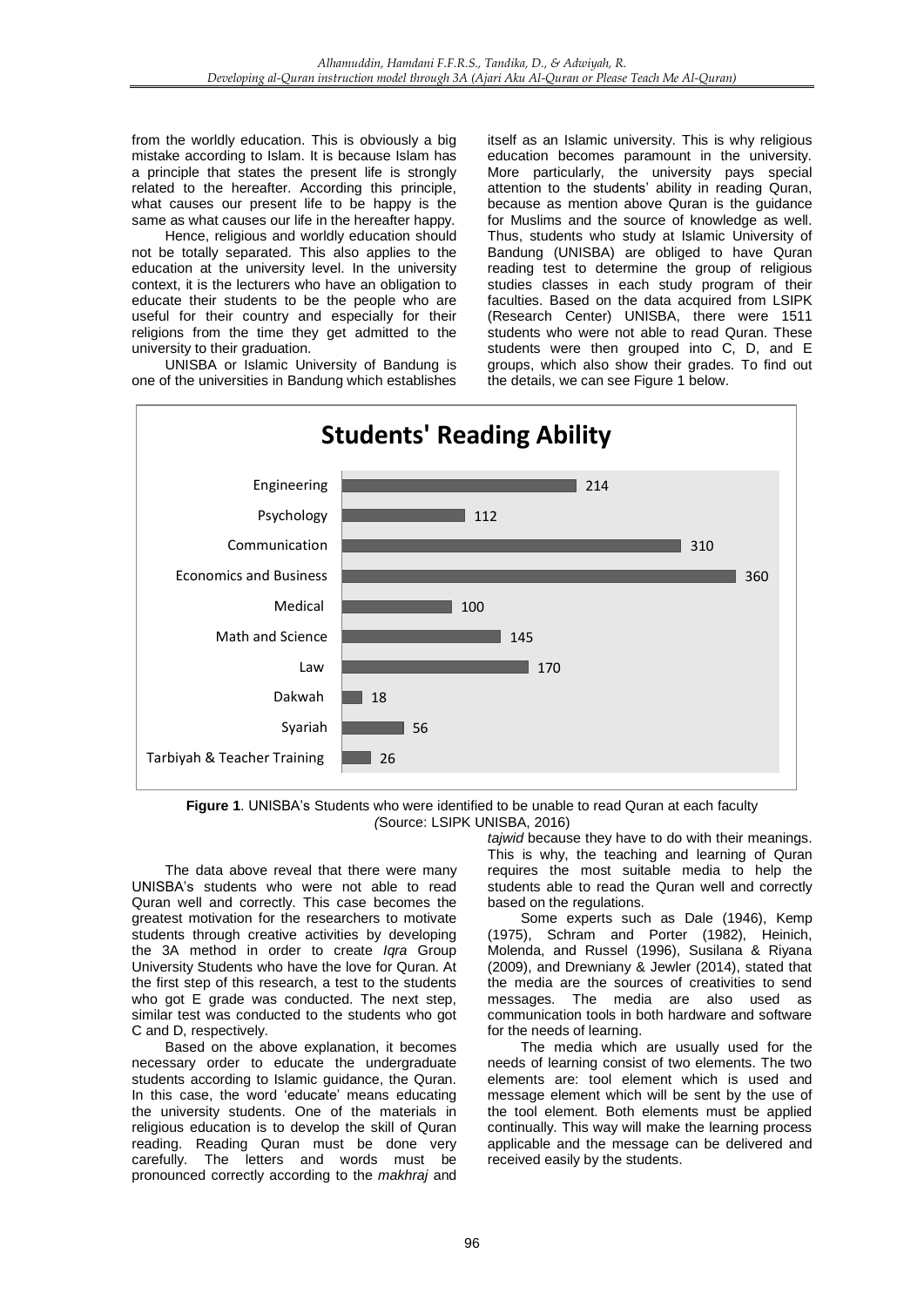Research on the application of certain media in teaching Quran has been conducted by previous researchers. Nurhakim, Saepudin, & Alhamuddin (2017), for instance, applied the Cordoba method in Improving Students' Reading Ability of Quran at the Fifth Grade of State Elementary School 2 Sudimampir Bandung Barat in Academic Year 2016/2017. The results of the research indicated that the implementation of Cordobana method were able to significantly improve elementary school students' ability in reading Quran. Similarly, Syarifuddin (2014) developed methods to help children improve their ability in reading Qur'an and increase their love for the Qur'an.

Akkila & Naser (2017) introduced an intelligent tutoring system for teaching reciting *"Tajweed".* The system was evaluated by reciting teachers and students, and the results were auspicious. Mssraty & Faryadi (2012) addressed the current problem faced by teachers in teaching Quran recitation in Malaysian primary schools by using multimediabased interactive learning method. This method helps to increase students' skills, attitude, motivation, grade, and knowledge, while learning how to recite the Quran. Meanwhile, a study was also carried out by Tsaury et al. (2016) on the teaching and learning of Qur'an to senior citizens.

However, similar research at the level of higher education has not been found in the literature. Subhan (2012) conducted a study on the teaching and learning of Qur'an at a university, but did not specifically discuss any method or media to teach the Qur'an. Certainly, undergraduate students who are mostly teenagers and young adults have different interests compared to the younger students. Hence, a different method and media are needed. One of the media considered appropriate to teaching the reading of Quran to undergraduate students is 3A method (*Ajari Aku Al Quran*/Please Teach Me Quran).

The learning media has not been implemented and researched in the context university. This reason makes the researchers interested in creating and applying the 3A as an innovative and enjoyable learning media to teach Quran learning. By implementing this media, the researchers expect the learning atmosphere will be more interesting and more effective.

# **METHOD**

This research was conducted using research and development approach. Research and development is a method that can be employed to develop a book, module, learning method, evaluation instrument, curriculum model, learning approach, evaluation, supervision, staff training, and others. Borg and Gall (1989, p. 782) defined this research method as "a process of using and validating education products." The product which comes from this research is the 3A media of Quran Learning (*Ajari Aku Al Quran*/Please Teach Me Quran).

This research was done at Islamic University of Bandung (UNISBA) by using the sample taken from groups C and D. Group C consisted of the students with the category of being able to read Quran but not knowing *hijaiyyah* letters well enough.

Group D consisted of the students with the category of being unable to read Quran. The techniques of data collection in this research were done by applying documentation study, interview, and tests. The data then were analyzed by using the qualitative and quantitative approaches. The qualitative data were finalized by applying an interactive model, while the quantitative data were analyzed by conducting *t*-test. The *t*-test was conducted in order to find out the difference of students' ability before and after they were treated by the 3A Quran learning media.

## **RESULTS AND DISCUSSION**

After finding out about the lack of concern and abilities of UNISBA's students in reading Quran well and correctly, and the large number of them who could not read Quran, the researchers developed learning media that would be suitable for the students.

3A was developed from the use of organic trash, such as some coffee packs, newspapers, and other trashes. The media is designed to make students learn the materials actively (studentcentered), and can continue the materials independently and continually. The first step in 3A learning is saying *Hijaiyyah* letters in *Bahdadiyah* manner. After the students are able to recognize and say the letters well and correctly, the next step is to group and review the letters that are occasionally exchanged, such as the first group: **ي ن ج ح خ** group third ,**ف ع غ م هـ** group second the ,**ت ثب و ز د ذ ر** group fifth and , **ط ظ ص ض**group fourth **س ش,** . Figures 2 and 3 illustrate the 3A puzzles.



Figure 2: 3A Learning Media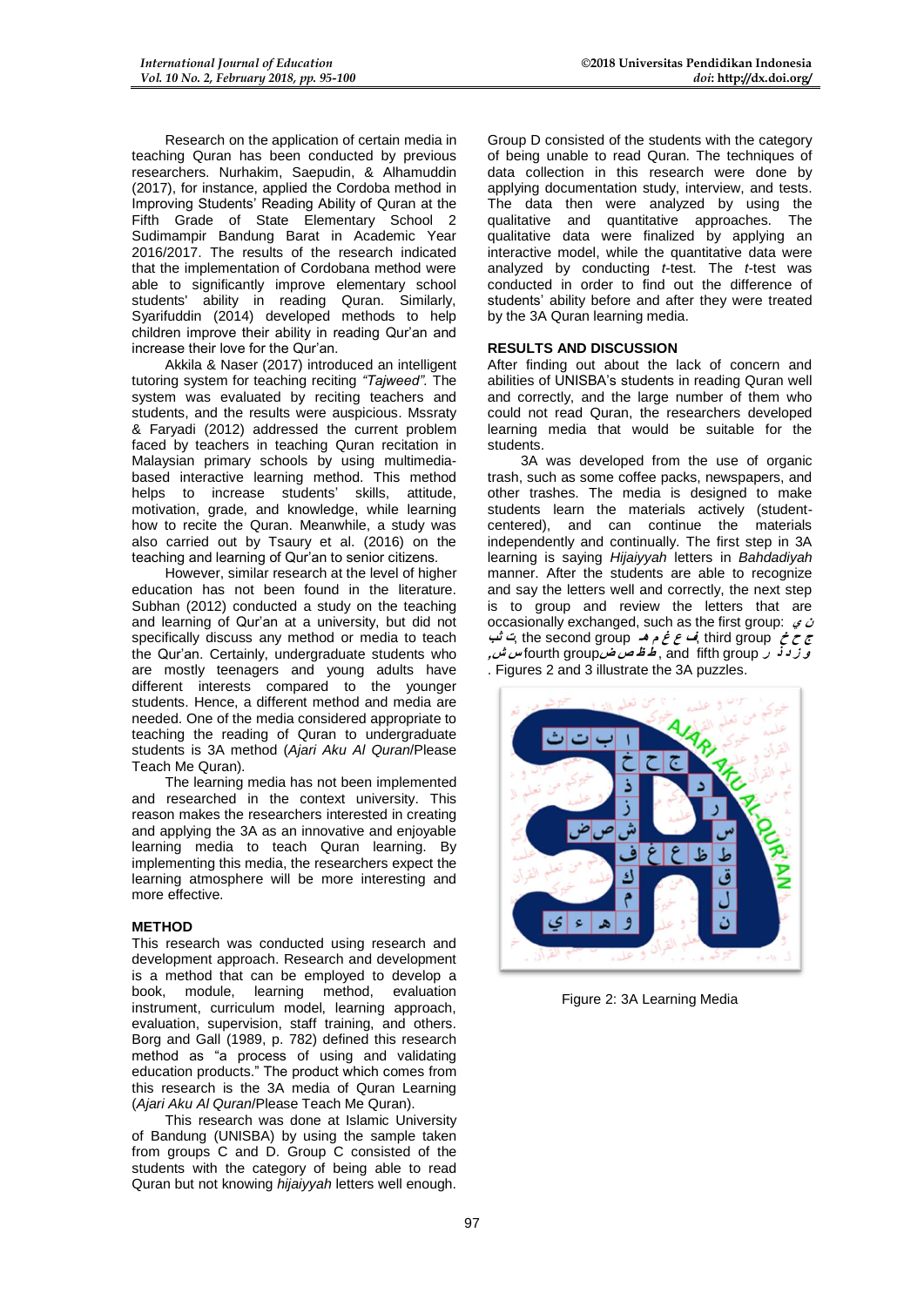| 6 | 5 | 4                       | 3   | $\boldsymbol{2}$ | 1 |
|---|---|-------------------------|-----|------------------|---|
| ٯ | ط | $\overline{\mathbb{C}}$ |     | ف                |   |
| B | 呈 | ح                       | ڑ ، | ع                | ن |
| Δ | ص | خ                       | ك   | غ                | ي |
| ă | ض | س                       | ق   | ۴                | ت |
| u | ٠ | ش                       | ۶   | ھ                | گ |

#### Figure 3: 3A Learning Media

For the learning media, the researchers used some materials which are commonly found in students' environment, such as puzzle, dice, and card. The whole learning media will be packaged well and simply in order to make students feel interested in learning Quran and have an impression that reading and leaning Quran is fun. Besides that, the learning media which are used will not be separated from what is going to be delivered to students. What this method wants to deliver is basic knowledge of Quran in the form of *hijaiah*, the Arabian words that are taken from Quran, the pieces of verses, and short letters from Quran.By using the 3A method, they could say all *hijaiyah* letters but they couldn't pronounce them well and correctly. But students haven't known how to differentiate the *harokat* when they read Quran based on its rules. If they have known these rules, they can read the Quran fluently.

Once the learning media was developed, the next step was to see the effectiveness of its implementation. First, the participating students were introduced to the materials and 3A. The students were also motivated to be more concerned with and love Quran better by reading it well and correctly. This introduction and motivation was conducted by using the rainbow bar media and *iqro* bar. After that, a demo was given. The demo was conducted by showing how to say and pronounce *hijaiyah* letters in 3A media properly and correctly through *tajwid* reading. The aim is to make the students know the difference among *tajwid* forms in *hijaiyah* letters. By knowing this, it is hoped that the students will be able to read the Quran better and pronounce what they read correctly.

After carrying out the demo and the training of reading *hijaiyah* letters, the team of researchers explained how to read Quran well and correctly. During this stage, the students could pay attention

**Table 2:** *t*-test result

well to the material delivering. At the beginning, students' comprehension on reading the *harokat* and *tajwid* was not good enough. This finding was acquired during the question-answer session. But, after the materials were given through the A3, students' comprehension was getting better. They could explain correctly the meanings of *harokat* and *tajwid* on *hijaiyah* letters and how to read Quran well and correctly.

The learning media could also raise students' enthusiasm toward the 3A itself and the learning of Quran reading as a whole. The method employed in the use of the 3A media could also develop students' comprehension and love for the Quran. One of the end goals of the implementation of this learning media is to create students or Indonesian people in general who can remember the content of Quran and comprehend it (*hafiz Quran*) or *Qori Qoriah*. By doing this, it is hoped that UNISBA can produce the graduates who have "3M" characters, namely those who understand well the values of Islam through the reading of Quran properly and correctly.

To be more assured of the effectiveness of the 3A learning media in improving students' abilities in reading Quran, some statistical tests were conducted. The result of the statistical tests shows that there learning media had a significant influence on developing students' Quran reading ability in groups C and D. This can be proved by looking at the data analysis presented in table 1.

Table 1**:** Pre-Test and Post-Test Average Scores

|          | Mean  | N  | Std.      | Std. Error |
|----------|-------|----|-----------|------------|
|          |       |    | Deviation | Mean       |
| Pretest  | 64.67 | 36 | 11.69     | 1.95       |
| Posttest | 80.47 | 36 | 9.06      | 1.51       |
|          |       |    |           |            |

Table 1 shows students' average scores on Quran reading before and after being given special treatment by using the 3A media. Before the students were given the special treatment, their Quran reading average score was 64.6. After they were trained with the 3A media, their average score in Quran reading rose to 80.4.

|      |          | <b>Paired Differences</b> |                   |                       |                                                        |                          |                          | df | Sig. (2- |
|------|----------|---------------------------|-------------------|-----------------------|--------------------------------------------------------|--------------------------|--------------------------|----|----------|
|      |          | Mean                      | Std.<br>Deviation | Std.<br>Error<br>Mean | 95% Confidence<br>Interval of the<br><b>Difference</b> |                          |                          |    | tailed)  |
|      |          |                           |                   |                       | Lower                                                  | Upper                    |                          |    |          |
| Pair | pretest  | -                         | 9.51              | 1.58                  | -                                                      | $\overline{\phantom{a}}$ | $\overline{\phantom{a}}$ | 35 | .000     |
|      | posttest | 15.81                     |                   |                       | 19.02                                                  | 12.59                    | 9.97                     |    |          |

Table 2 indicates that *t*-score was -9.975 at the sig value of 0.000. Since the sig. value < 0.05, it can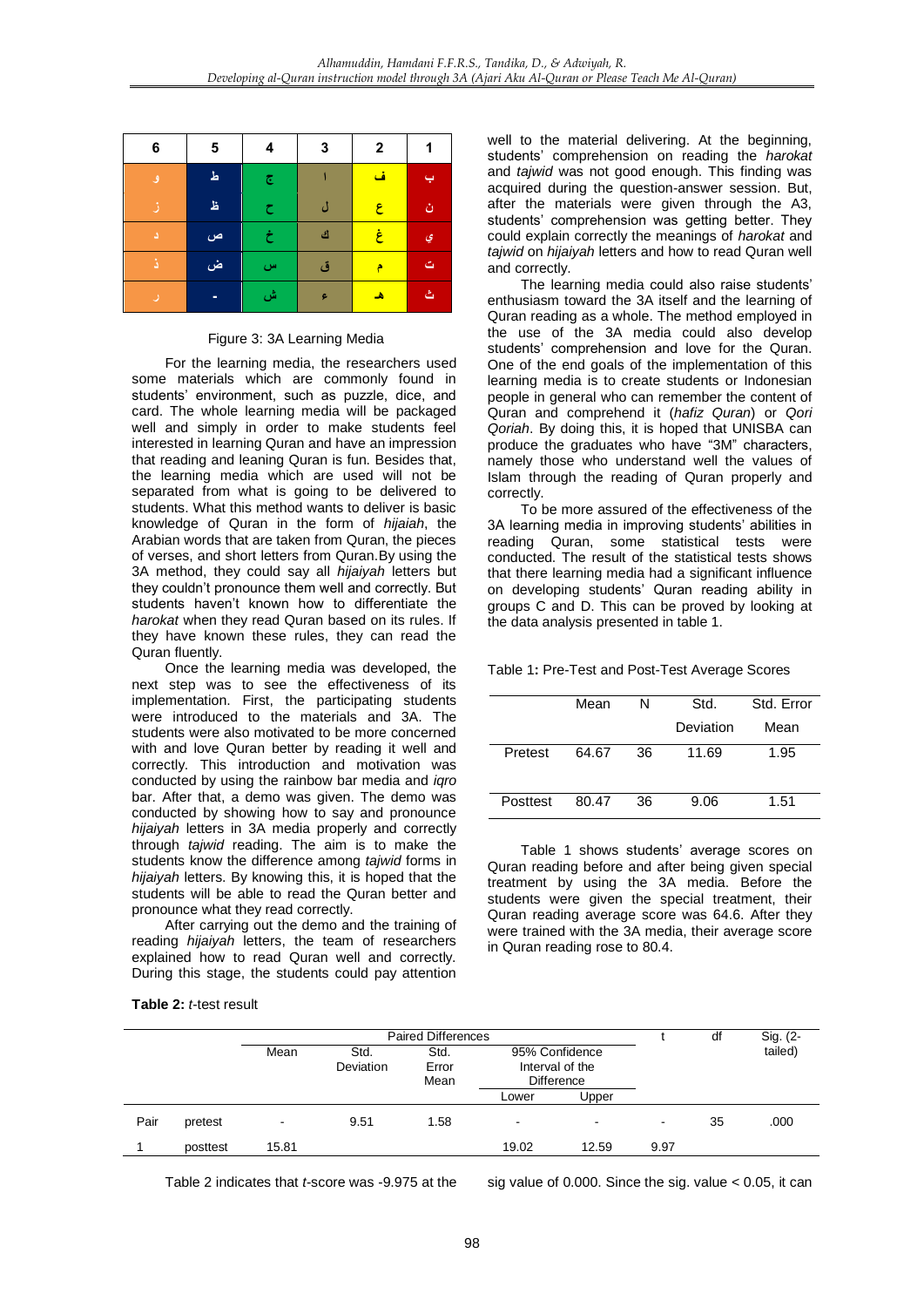be concluded that Ho was rejected. It means that the average scores of students' ability in reading the Quran before and after the learning activity were different. This result made the researchers come into conclusion that the ability of students' Quran reading before and after the treatment was significantly influenced by the application of the 3A media.

The finding above attests to the argument of Sudjana (2005) on the benefits of using appropriate media, namely: (1) the learning which is being given will be more interesting for the students so that it can grow their learning motivation; (2) teaching methods will be more varied, not only verbal communication delivered by the teacher. These varieties will make the students feel interested and the teacher can save their energy, especially for the teacher who has long teaching time during the day; (3) the teaching materials will be more meaningful so that it can be easily understood by the students. It obviously will help the students master the goal of learning better; and (4) the students will get involved more to the learning activities. They are not only listening to what their teacher say, but they are also doing other learning activities such as observing, doing, demonstrating, and others. Appropriate use of media has been also proven to help students at various levels improve their abilities in reading Quran (Akbar, 2013; Akkila & Nasser, 2017; Mssraty, T., & Faryadi, 2012; Sariki, 2012)

In addition, Strauss and Frost (1999) mentioned nine factors that must be considered in selecting the media. Those nine factors are: (1) the problems that are faced by the institution; (2) The adjustment of the media to the learning materials; (3) learning characteristics; (4) teacher's attitude and skills; (5) learning goal; (6) the relationship in learning process; (7) leaning location; (8) learning time; (9) the level of medium richness. The 3A learning media has taken these factors into consideration, thus explaining the success of the media in helping improve the students' Quran reading ability.

Besides that, Nurhakim (2017) mentioned the internal and external factors will influence the learning. The internal factor is students' motivation and the external factor is the teacher. In this case, teacher has important roles to make the learning process in the classroom successful (Alhamuddin & Bukhori, 2016). It means the teacher must be creative in developing the learning media that are used in order to make the learning process conduct successfully. The 3A media, hence, will successfully help students in achieving the learning objectives if the teacher is creative in using and further developing the media.

Based on the findings above, the process of learning al-Quran by using creative and innovative media has become a necessity and an obligation. Alhamuddin (2016) stated that the substance of education basically is on the reflection of actual problems which are faced in people's social real life. The process of students' education or learning experiences should be in the forms of activities that mainly focus on the cooperation of all parties involved.

## **CONCLUSIONS**

Based on the findings and discussions above, it can be concluded that the learning of Quran by using the 3A media had a significant influence on developing students' Quran reading ability in groups C and D. The interesting and innovative use of the media can help the students recognize easily *Hijaiyyah* letters well and correctly. The next researchers are hoped to do the research comprehensively in order to develop this model significantly.

Referring the descriptions above, the writer proposed the following ways to develop the love of UNISBA's students for reading Qur'an as development agent (*Mujaddid*): (1) Involving the institutions that are related to islamic study foundation and personal development of UNISBA to give extended training for the students in order to develop their understanding and concern in reading Qur'an well and correctly; (2) Involving the institutions or student units of UNISBA and faculties to give further training to the students of UNISBA in order to develop their understanding on the importance of reading Qur'an well and correctly for the development of competence quality, so that they can be graduates with the "3M" characteristics; (3) Conducting a reading Qur'an training with the coordination from the faculties and study programs in the university continuously. This program is hoped to be able to minimize the number of students who do not pass the *pesantren* program every year. It is finally suggested the next researchers do further investigation related to this topic more deeply and comprehensively.

# **REFERENCES**

- Akbar, G. (2013) Metode Pembelajaran al-Quran melalui Media Online. *Indonesian Jurnal on Networking and Security (IJNS), 2*(1), 65- 68.
- Akkila, A. N., & Naser, S. S. A. (2017). Teaching the right letter pronunciation in reciting the holy Quran using intelligent tutoring system. *International Journal of Advanced Research and Development, 2*(1), 64-68.
- Alhamuddin, A., & Bukhori, B. (2016). The effect of multiple intelligence-based instructions on critical thinking of full day Islamic elementary schools students. *Ta'dib*, *21*(1), 31-40.
- Alhamuddin, A. (2016). Kurikulum pendidikan tinggi keagamaan Islam: Mutu dan relevansi. *AL-MURABBI: Jurnal Studi Kependidikan dan Keislaman*, *3*(1), 1-15.
- Dale, E. (1946) *Audiovisual-method in teaching*. New York: The Dryden Press.
- Drewniany, B.L., & Jewler, A. (2014) *Creative strategy in advertising*. Wadsworth: Cengange learning.
- Hamdani, F.F.R.S. (2016). Penerapan model contextual teaching and learning (CTL) dalam pembelajaran ilmu *Falak*. *Al-Murabbi, 3*(21)*,* 55-69.
- Heinich, R., Molenda, M., and Russel, J.D. (1996) Instructional technology for teaching and learning: Designed instruction, integrating